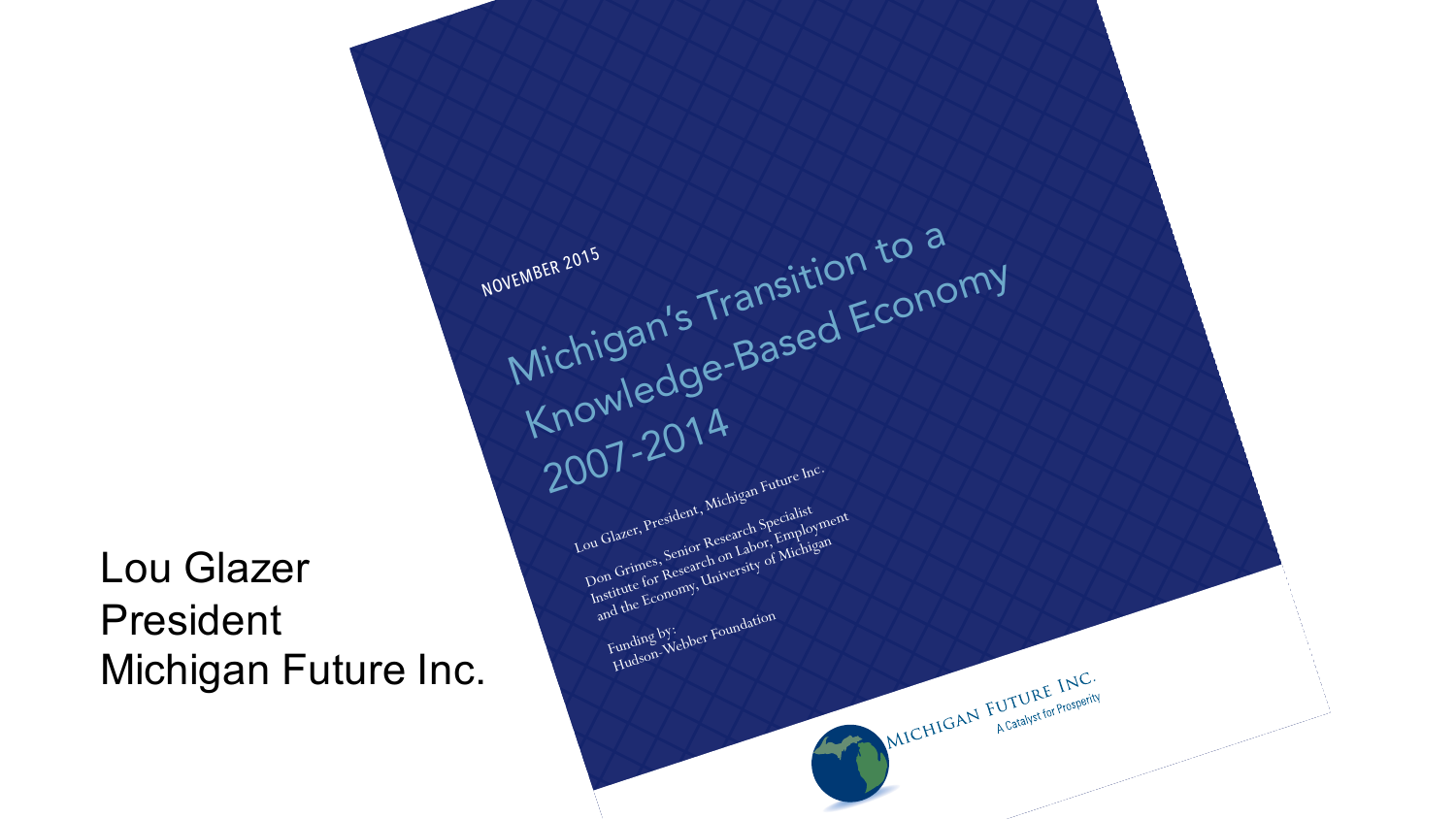

## MICHIGAN FUTURE INC.

A Catalyst for Prosperity

# Our goal: A high prosperity Michigan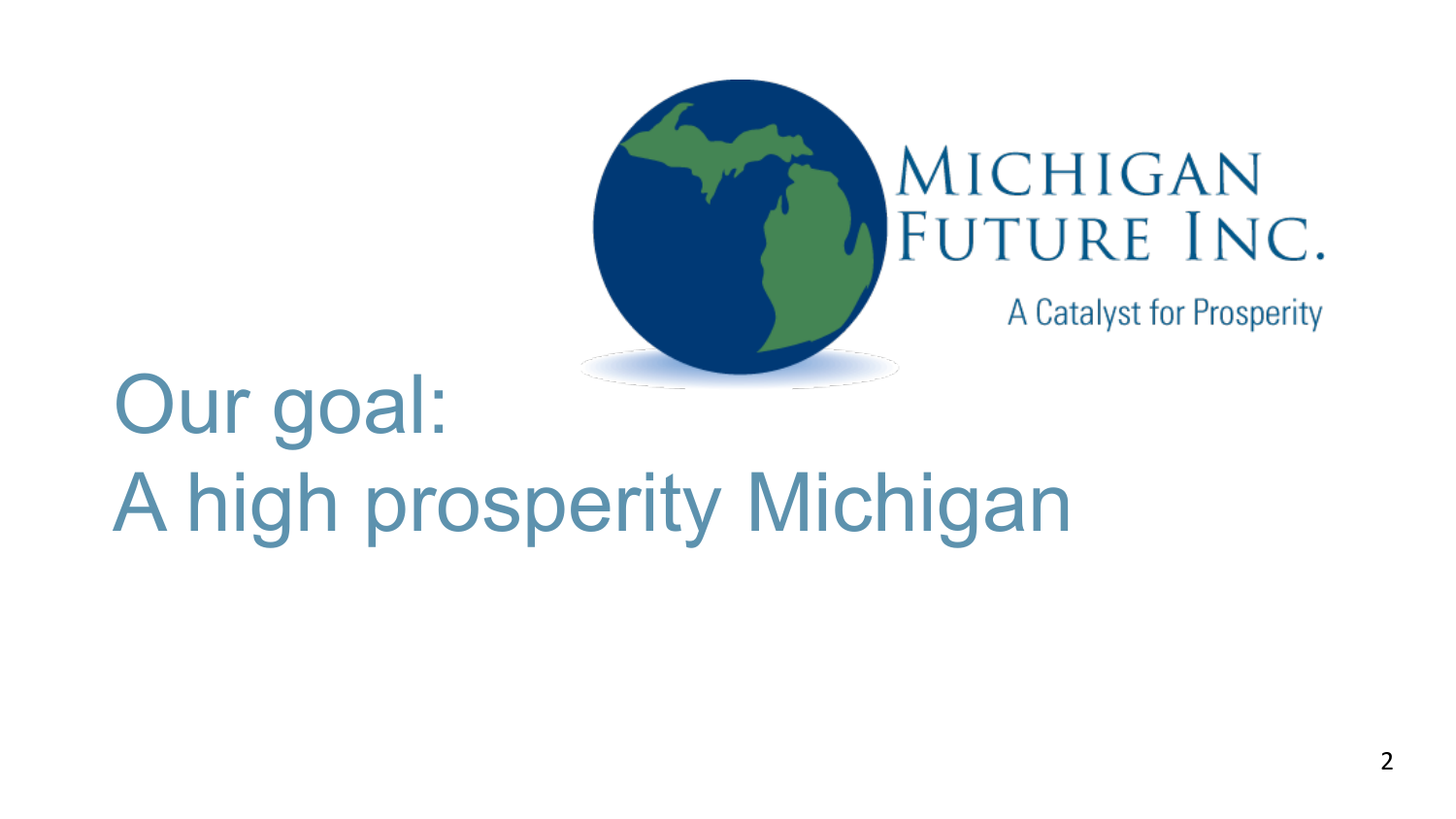## Michigan income ranking vs 50 states

| Year | Personal income per capita | Personal income except transfers per capita |
|------|----------------------------|---------------------------------------------|
| 1999 | 17                         | 16                                          |
| 2000 | 18                         | 16                                          |
| 2001 | 21                         | 25                                          |
| 2002 | 24                         | 25                                          |
| 2003 | 24                         | 27                                          |
| 2004 | 26                         | 28                                          |
| 2005 | 28                         | 29                                          |
| 2006 | 34                         | 35                                          |
| 2007 | 37                         | 37                                          |
| 2008 | 38                         | 39                                          |
| 2009 | 38                         | 42                                          |
| 2010 | 37                         | 41                                          |
| 2011 | 35                         | 41                                          |
| 2012 | 38                         | 41                                          |
| 2013 | 36                         | 39                                          |
| 2014 | 35                         | 38                                          |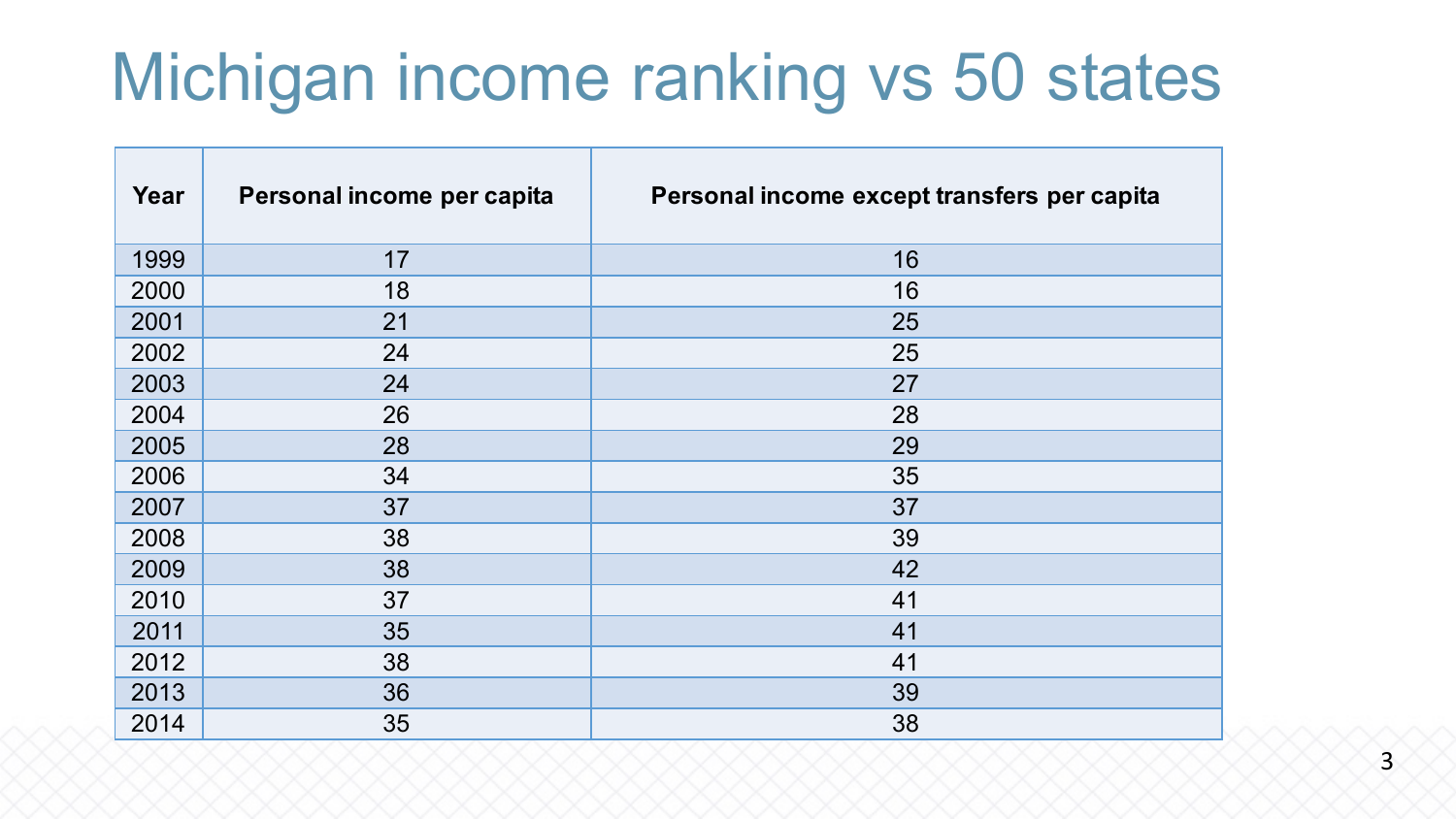## Michigan's income disconnects from auto production

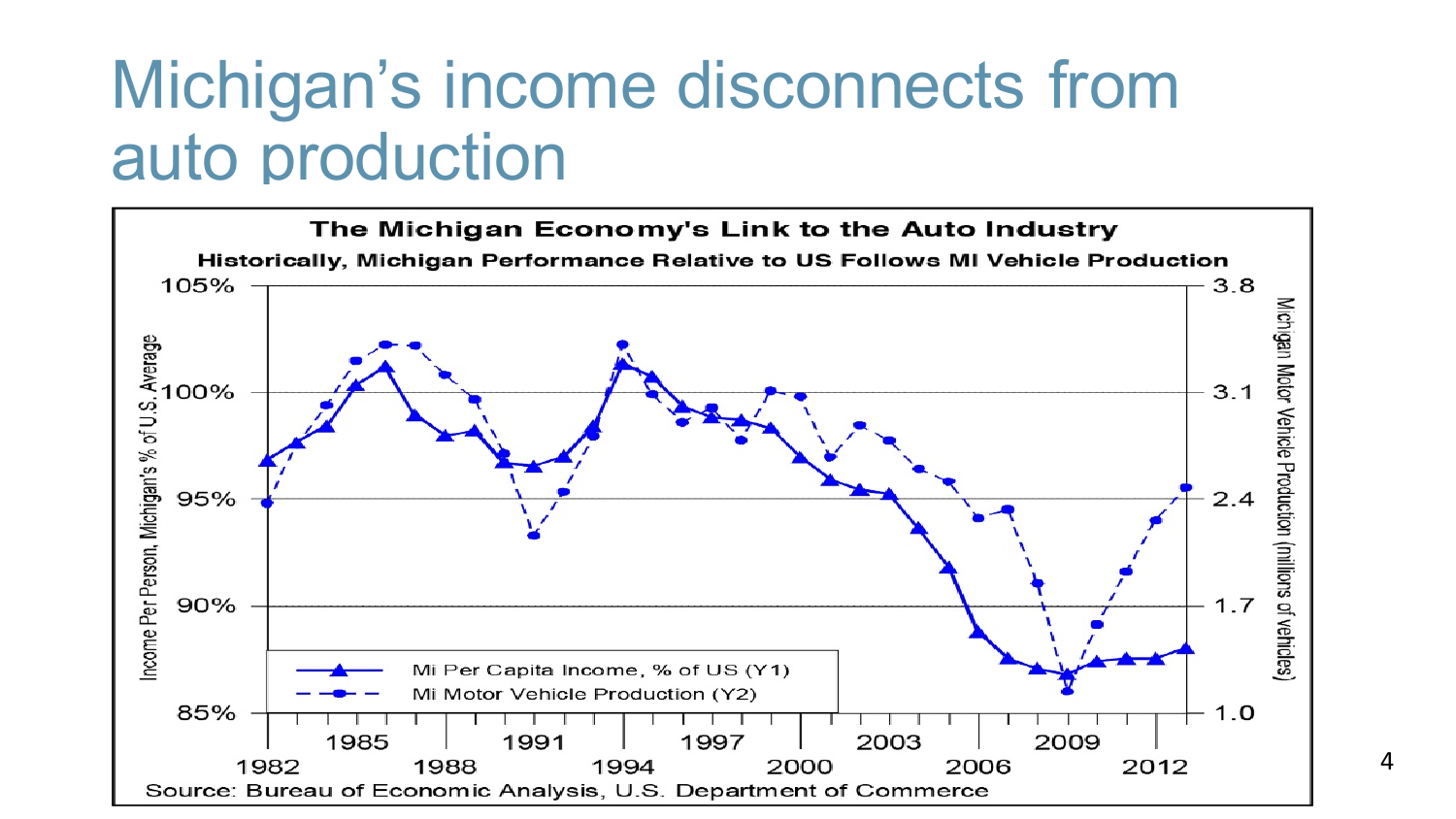## Our takeaways

- Michigan is now structurally one of the nation's low-prosperity states
- In the fifth year (2014) of a national expansion—and an even stronger domestic auto industry recovery—Michigan, on nearly all the metrics, is a national laggard
- Gone are the days when the auto industry—still the prime engine of the Michigan economy—drives a prosperous economy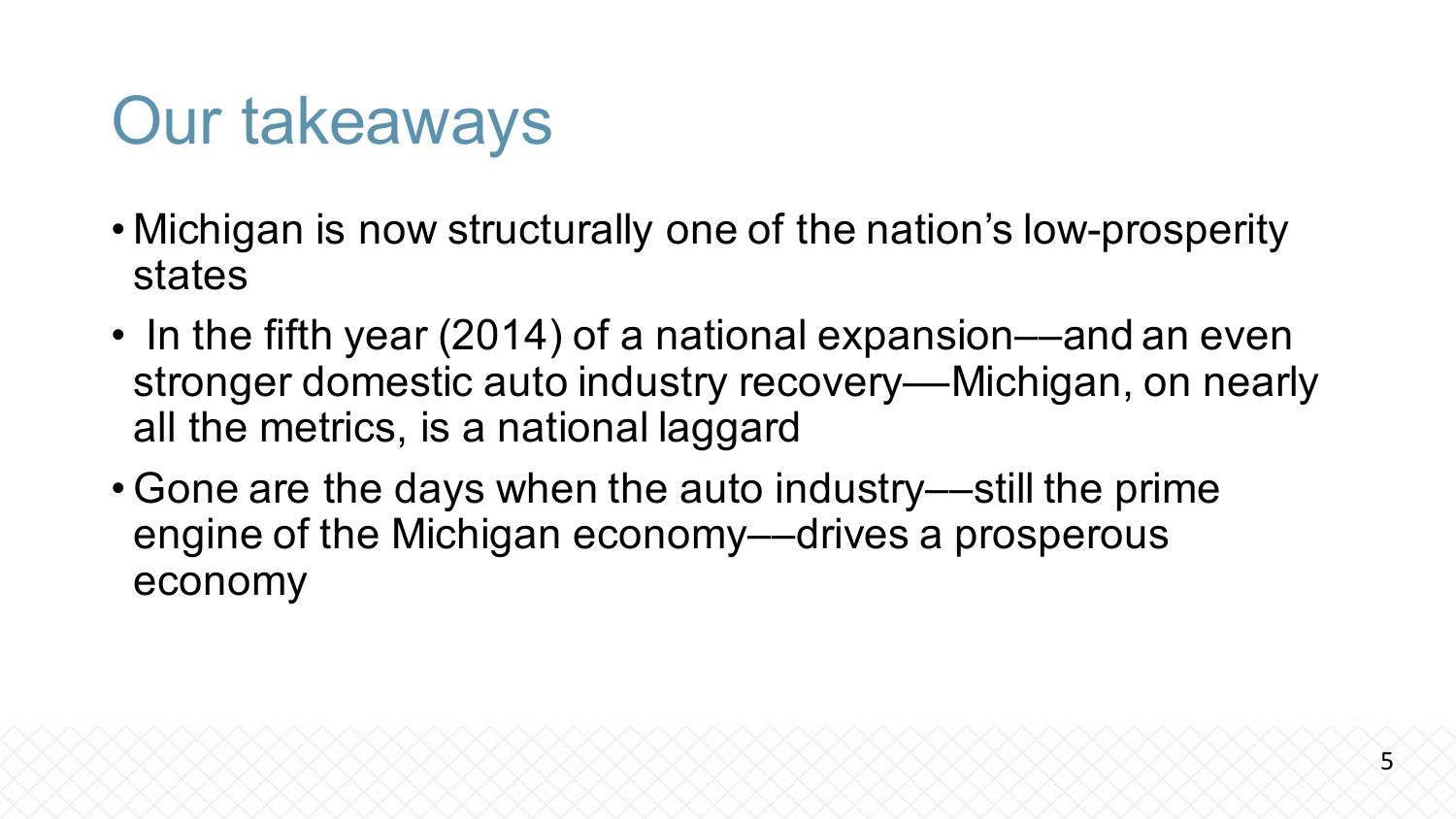## Most prosperous states

|                      | <b>Rank net earnings</b><br>per capita | <b>Rank person income</b><br>per capita | Rank in bachelor's<br>degree or better |
|----------------------|----------------------------------------|-----------------------------------------|----------------------------------------|
| Connecticut          |                                        |                                         | $\overline{4}$                         |
| <b>Massachusetts</b> | 2                                      | $\overline{2}$                          |                                        |
| <b>New Jersey</b>    | 3                                      | 3                                       | 5                                      |
| Maryland             | 4                                      | 5                                       | 3                                      |
| North Dakota         | 5                                      | 6                                       | 31                                     |
| New York             | 6                                      | $\overline{4}$                          | 9                                      |
| <b>New Hampshire</b> |                                        | 8                                       | 8                                      |
| Alaska               | 8                                      | 9                                       | 26                                     |
| Virginia             | 9                                      | 10                                      | 6                                      |
| Minnesota            | 10                                     | 13                                      | 10                                     |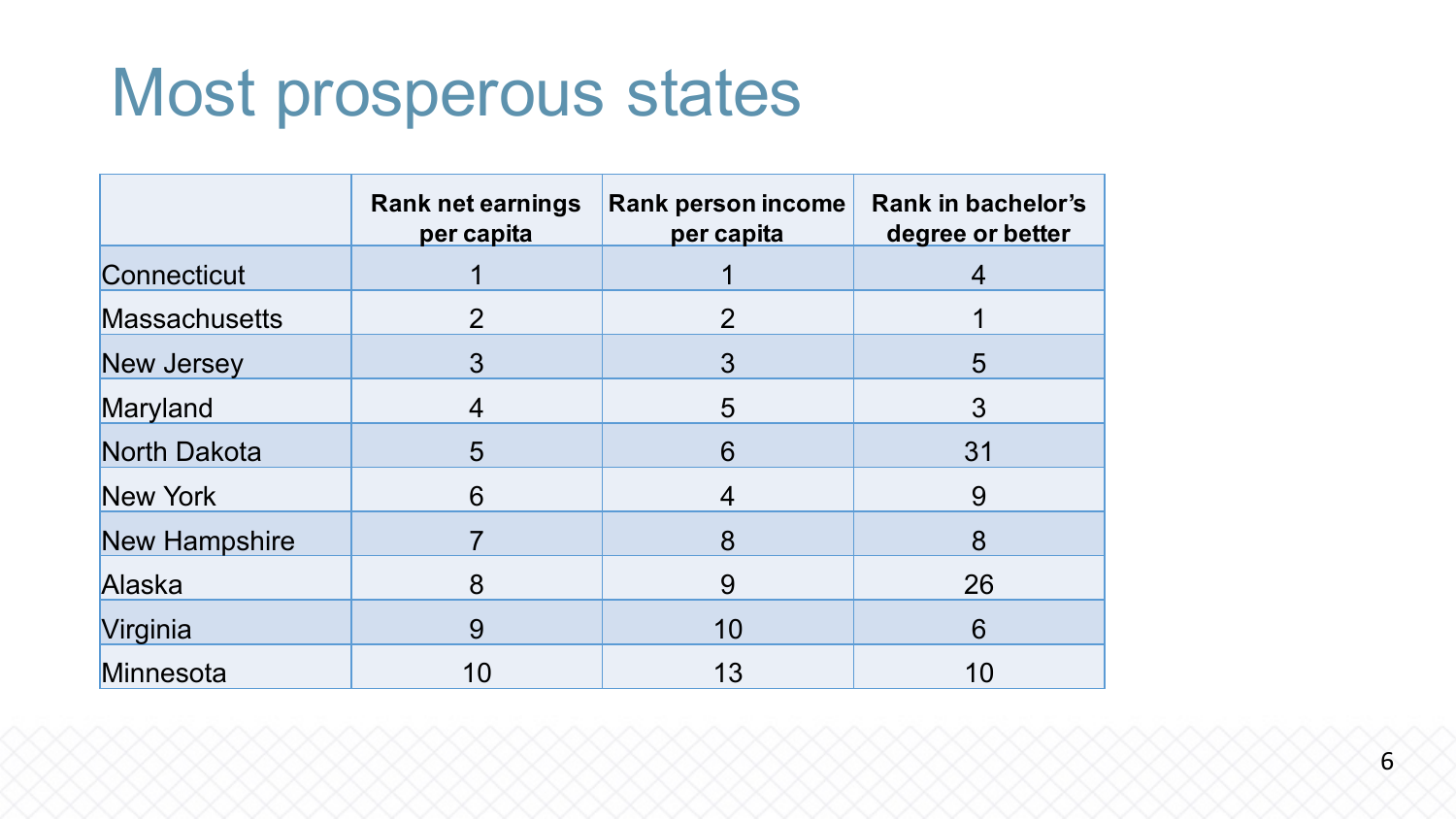## Least prosperous states

|                       | <b>Rank net earnings</b><br>per capita | <b>Rank person income</b><br>per capita | <b>Rank in bachelor's</b><br>degree or better |
|-----------------------|----------------------------------------|-----------------------------------------|-----------------------------------------------|
| Montana               | 41                                     | 35                                      | 21                                            |
| Florida               | 42                                     | 28                                      | 30                                            |
| Alabama               | 43                                     | 44                                      | 44                                            |
| Kentucky              | 44                                     | 45                                      | 45                                            |
| Idaho                 | 45                                     | 46                                      | 38                                            |
| <b>South Carolina</b> | 46                                     | 48                                      | 40                                            |
| <b>New Mexico</b>     | 47                                     | 47                                      | 37                                            |
| <b>West Virginia</b>  | 48                                     | 49                                      | 50                                            |
| <b>Arkansas</b>       | 49                                     | 42                                      | 48                                            |
| Mississippi           | 50                                     | 50                                      | 49                                            |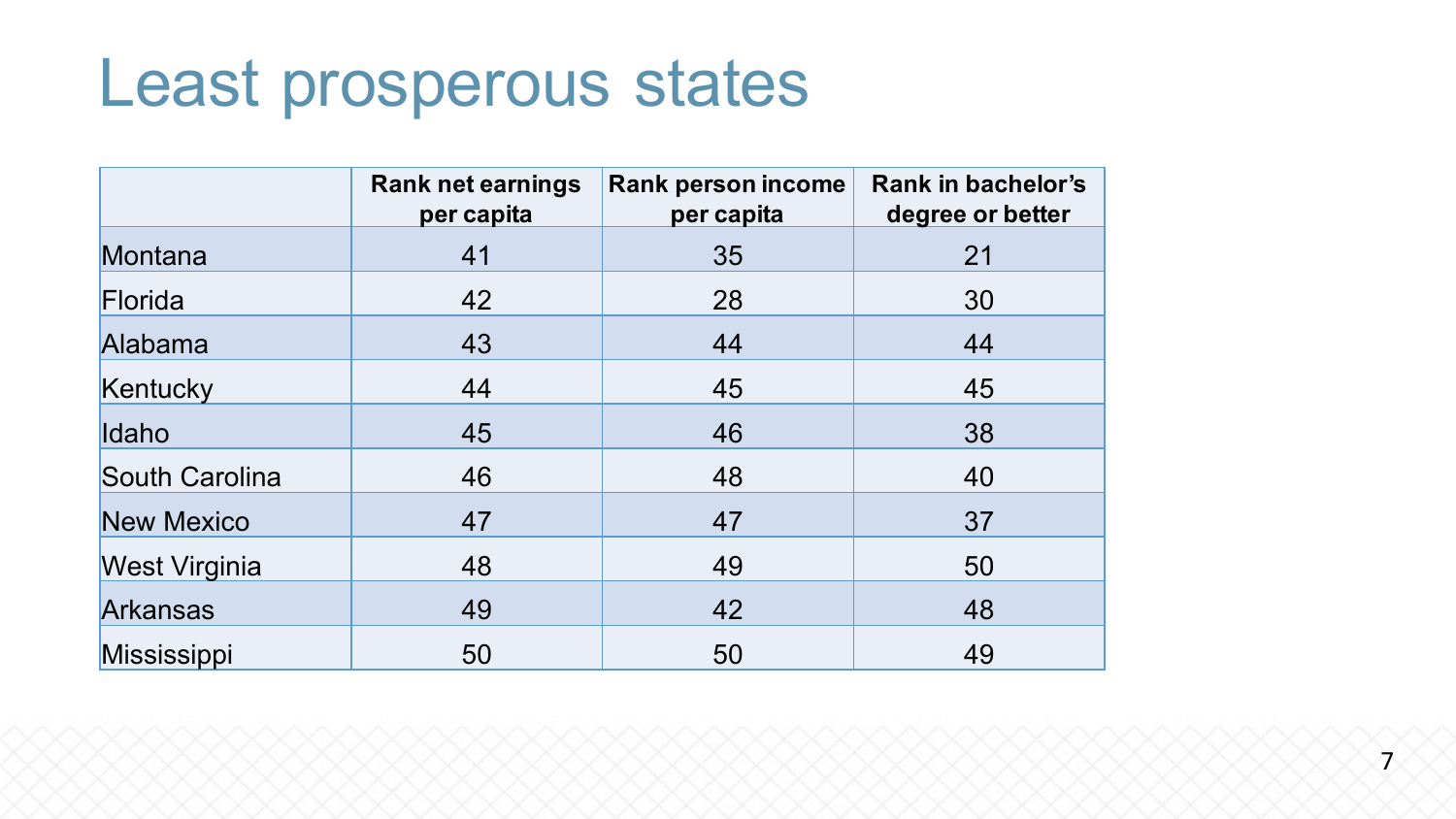## Traits of prosperous states

- •High proportion of wages from knowledge-based services
- High proportion of college grads
- •Big metro with higher per cap income than state
- •Largest city in that metro has high proportion of college grads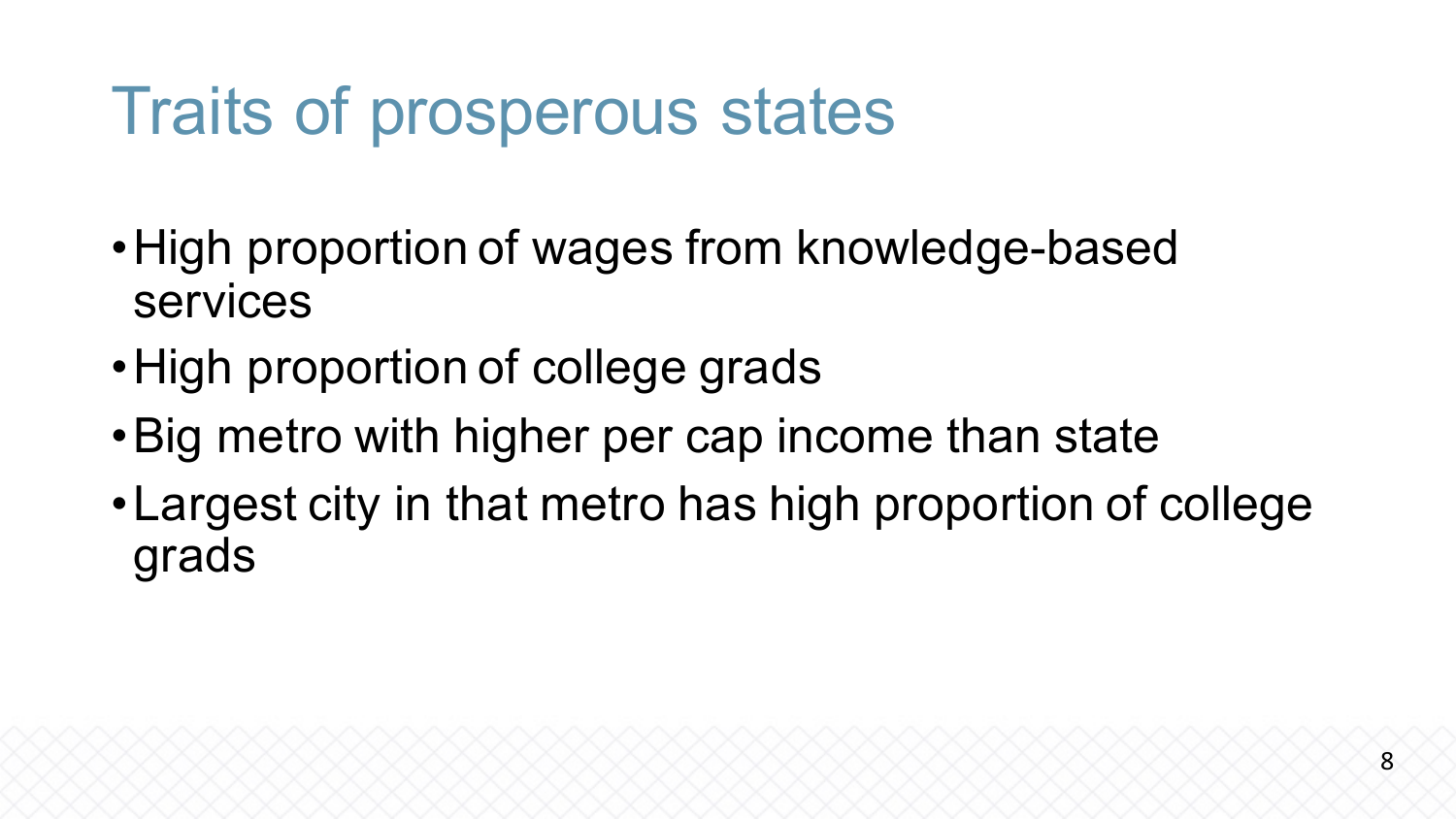## What is the knowledge economy?

Knowledge-based services

- Finance and insurance
- Information
- Professional services
- Management of companies
- Health care
- Education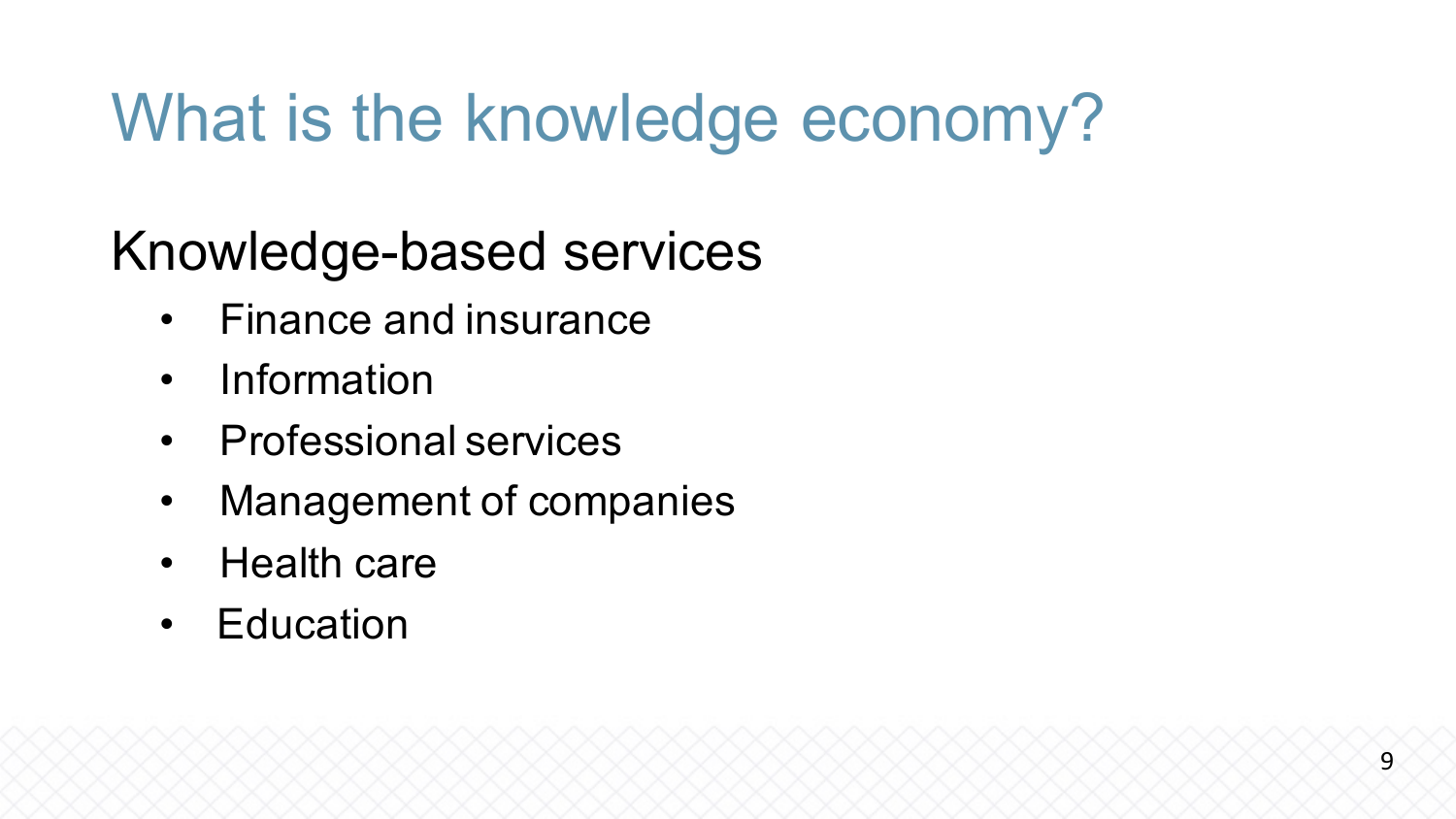## 2014 share of jobs, wages by sector



High education services = 42% US employment; 54% of wages Goods producing services = 15% of employment; 18% of wages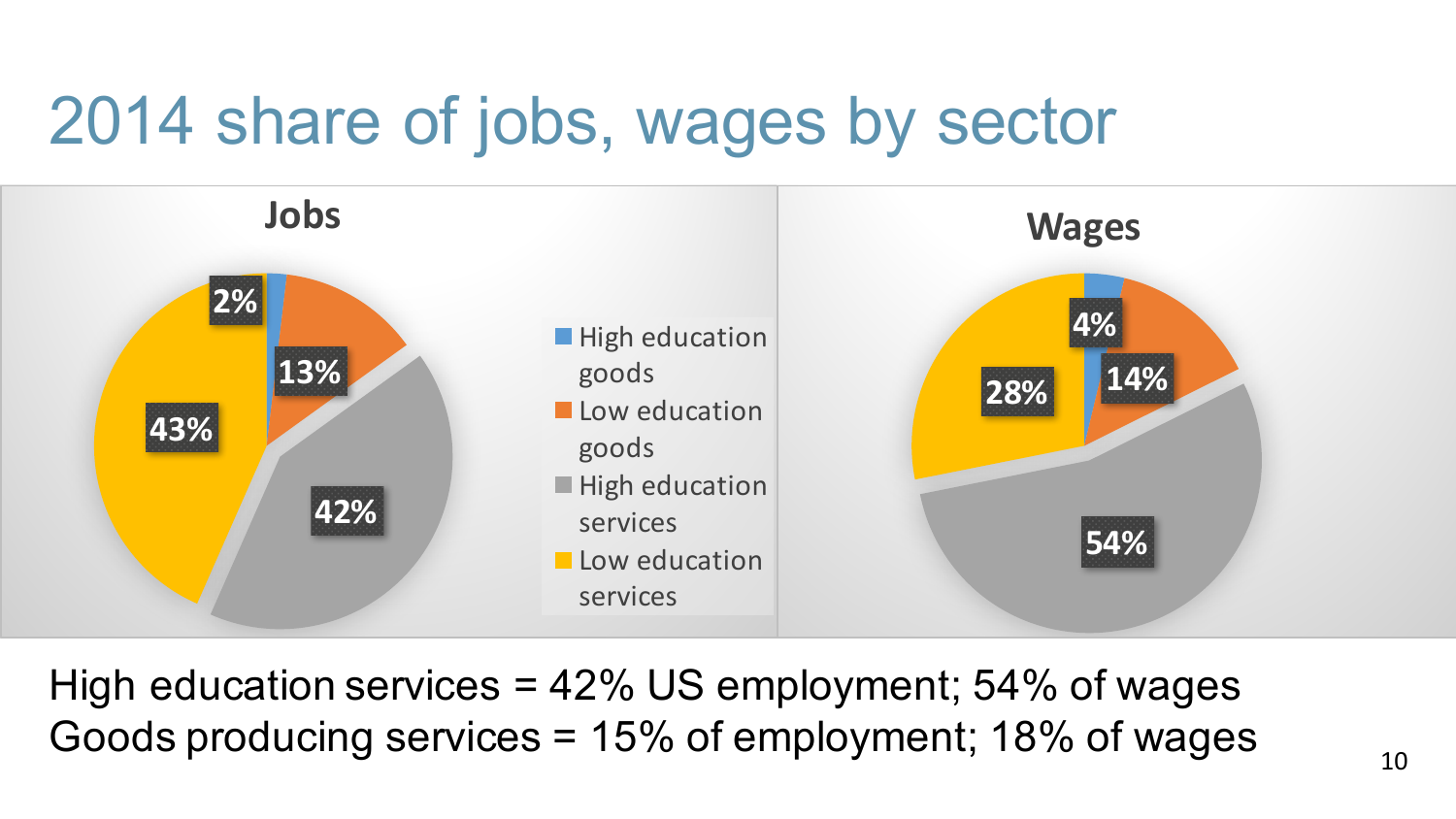## Michigan rank vs. nation

| Category                                                        | <b>Rank vs. 50 states</b> |
|-----------------------------------------------------------------|---------------------------|
| <b>Income Per Capita, 2013</b>                                  | 37                        |
| <b>Transfer Payment Income Per Capita, 2013</b>                 | 10                        |
| <b>Net Employment Earnings Per Capita, 2013</b>                 | 38                        |
| <b>Employment to Population Share, 25 to 64, 2013</b>           | 42                        |
| <b>Average Wage, 2014</b>                                       | 19                        |
| <b>High Education Services Share of Total Wages, 2014</b>       | 26                        |
|                                                                 |                           |
| <b>Bachelors or more Share of Population 25 and older, 2013</b> | 33                        |
| Bachelors or more Share of Population 25 to 34, 2013            | 29                        |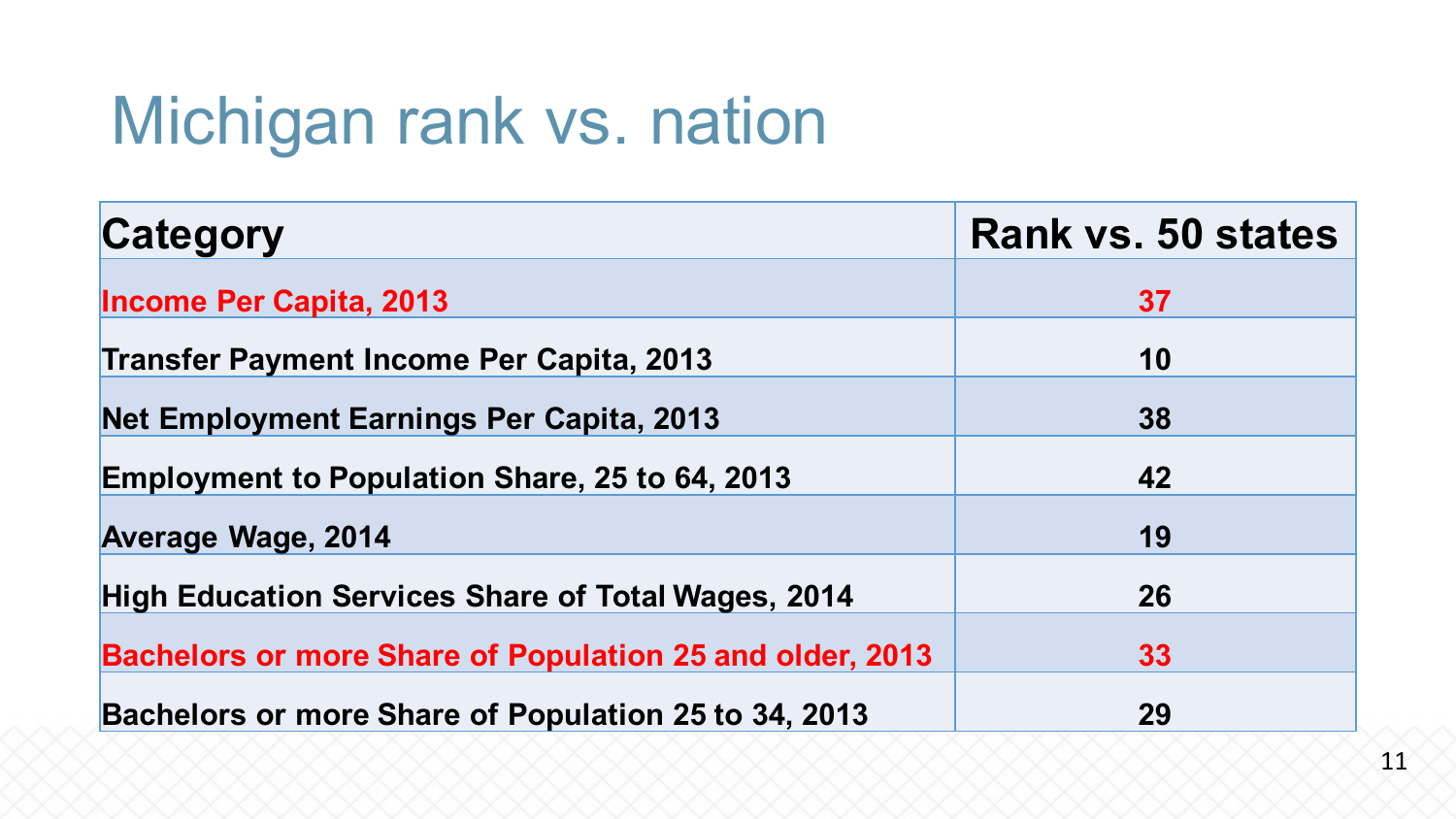## Detroit rank vs. 52 major metros 1 m+

| <b>Category</b>                                                 | <b>Detroit</b> |
|-----------------------------------------------------------------|----------------|
| <b>Income Per Capita, 2013</b>                                  | 38             |
| Net Employment Earnings Per Capita, 2013                        | 40             |
| <b>Transfer Payment Income Per Capita, 2013</b>                 | 6              |
| <b>Employment to Population Share, 25 to 64, 2013</b>           | 49             |
| <b>Average Wage, 2014</b>                                       | 18             |
| <b>High Education Services Share of Total Wages, 2014</b>       | 33             |
| <b>Bachelors or more Share of Population 25 and older, 2013</b> | 42             |
| Bachelors or more Share of Population 25 to 34, 2013            | 35             |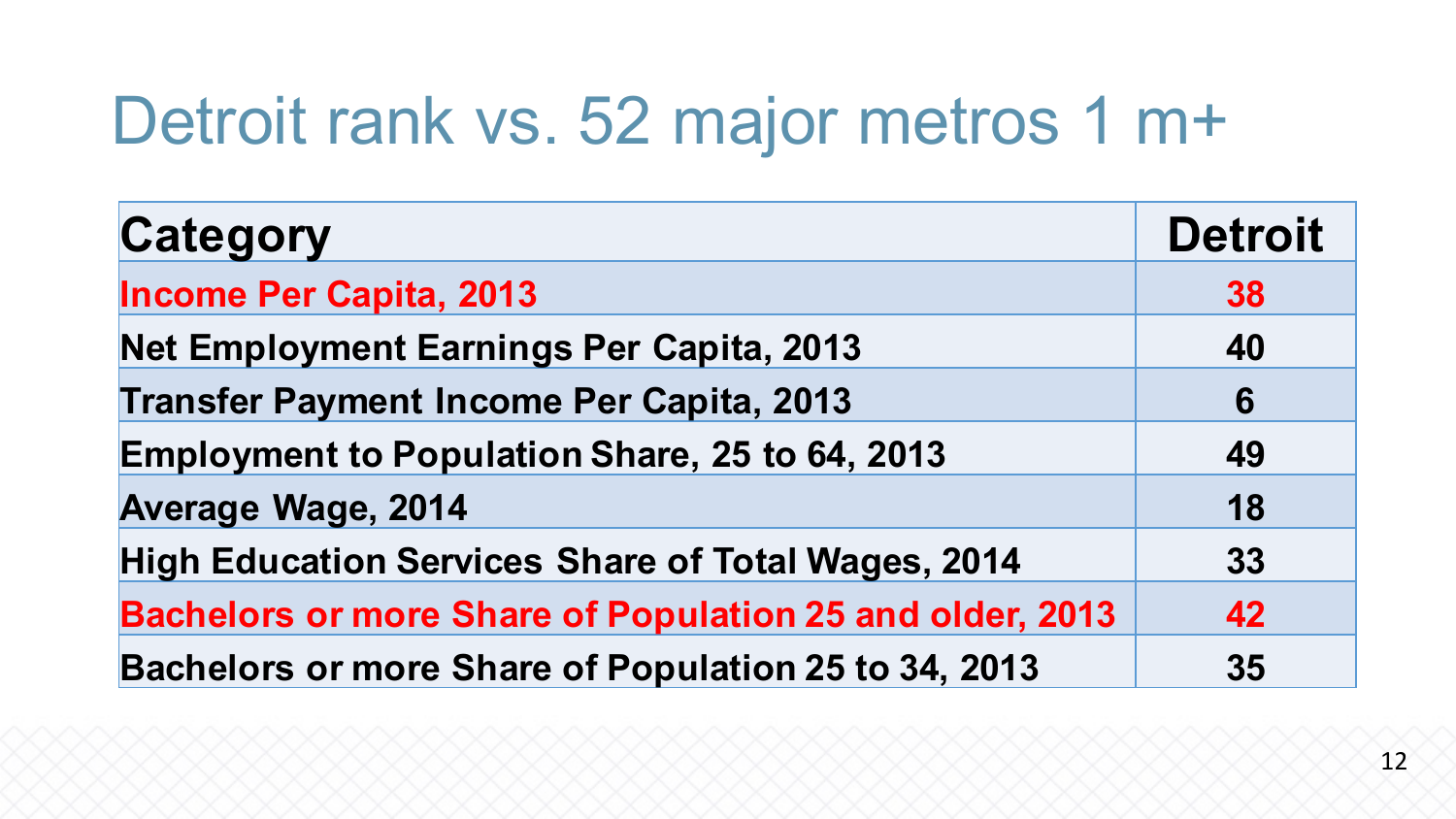## Grand Rapids rank vs. 52 major metros

| <b>Category</b>                                            | <b>Grand Rapids</b> |
|------------------------------------------------------------|---------------------|
| <b>Income Per Capita, 2013</b>                             | 49                  |
| Net Employment Earnings Per Capita, 2013                   | 48                  |
| <b>Transfer Payment Income Per Capita, 2013</b>            | 38                  |
| <b>Employment to Population Share, 25 to 64, 2013</b>      | 21                  |
| <b>Average Wage, 2014</b>                                  | 49                  |
| <b>High Education Services Share of Total Wages, 2014</b>  | 52                  |
| <b>Bachelors or more Share of Population 25 and older,</b> |                     |
| 2013                                                       | 34                  |
| Bachelors or more Share of Population 25 to 34, 2013       | 27                  |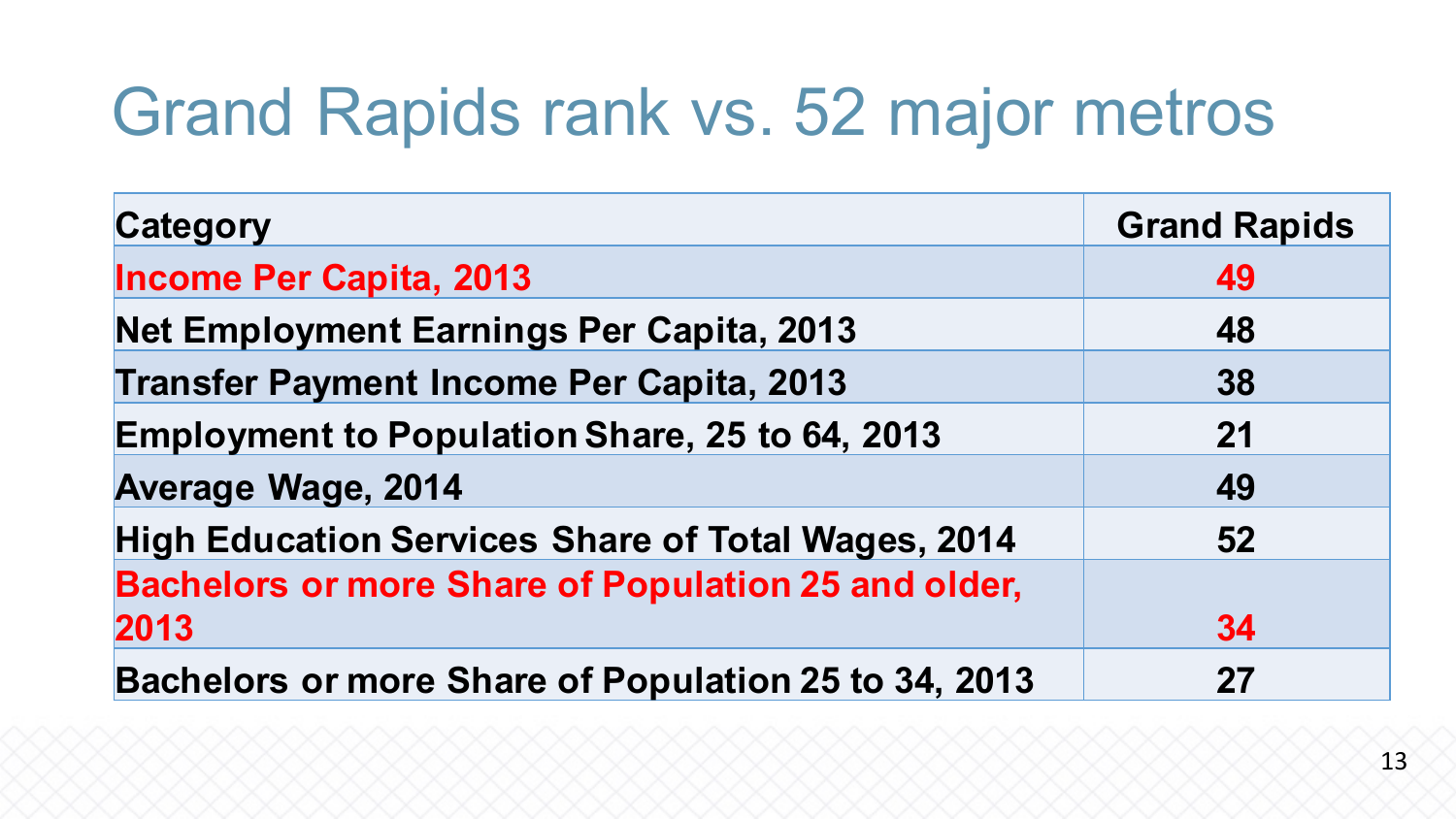#### College attainment in population (Bachelor's degree or better, age 25 and older)

| <b>Area</b>             | <b>Metro</b> | <b>Central City</b> | <b>Suburbs</b> |
|-------------------------|--------------|---------------------|----------------|
| <b>Detroit MSA</b>      | 29.0%        | 13.0%               | 31.8%          |
| <b>Grand Rapids MSA</b> | 30.6%        | 33.5%               | 30.0%          |
| <b>Boston MSA</b>       | 44.8%        | 45.2%               | 44.7%          |
| Milwaukee MSA           | 33.2%        | 23.2%               | 38.6%          |
| Minneapolis MSA         | 39.3%        | 43.9%               | 38.2%          |
| <b>Pittsburgh MSA</b>   | 32.2%        | 39.7%               | 31.2%          |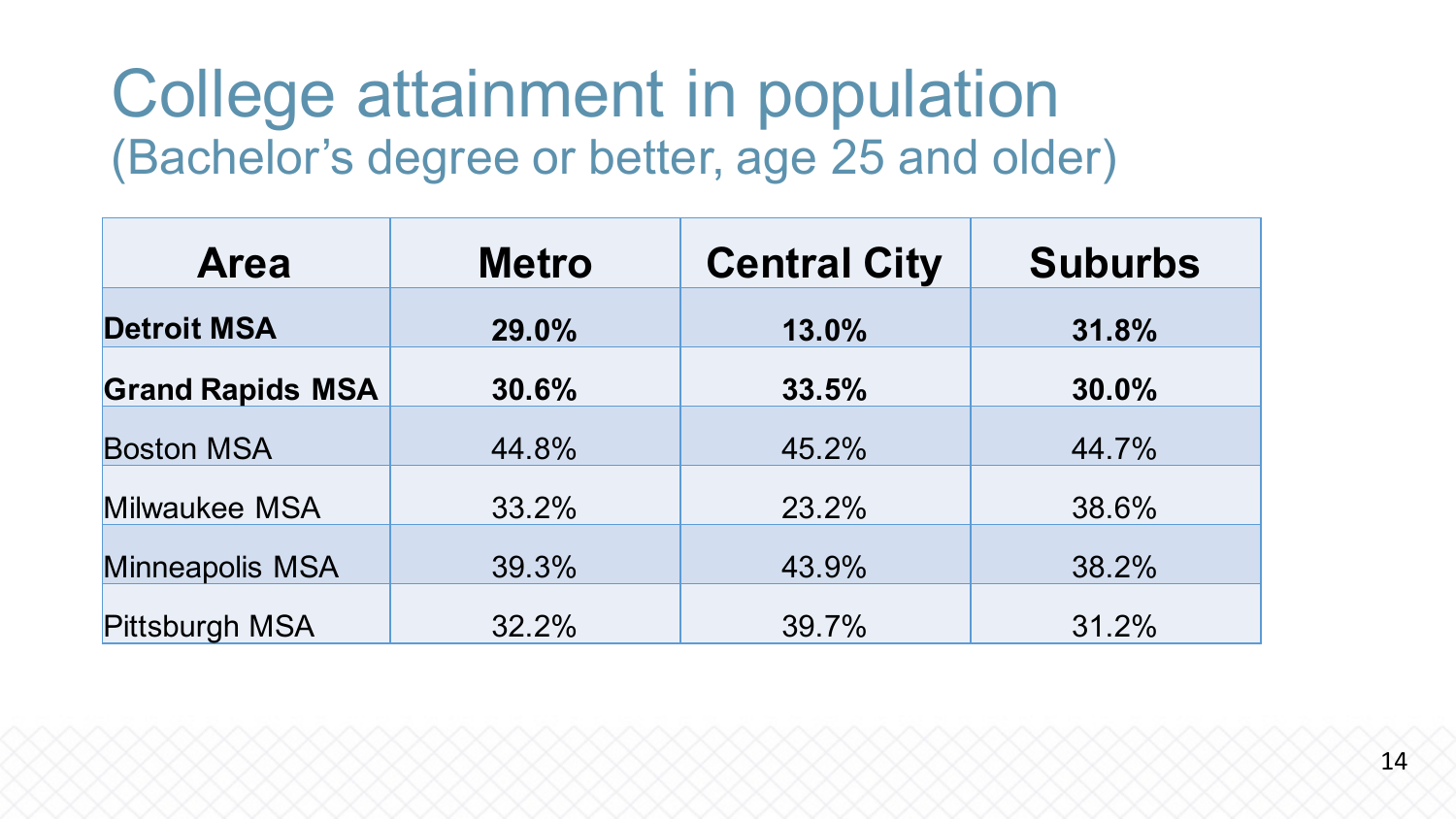#### College attainment in population (Bachelor's degree or better, age 25-34)

| <b>Area</b>                       | <b>Metro</b> | <b>Central City</b> | <b>Suburbs</b> |
|-----------------------------------|--------------|---------------------|----------------|
| <b>Detroit MSA</b>                | 32.9%        | 13.2%               | 37.0%          |
| <b>Grand Rapids</b><br><b>MSA</b> | 35.6%        | 42.1%               | 33.4%          |
| <b>Boston MSA</b>                 | 55.0%        | 64.2%               | 52.4%          |
| Milwaukee MSA                     | 39.3%        | 30.2%               | 47.2%          |
| Minneapolis MSA                   | 43.8%        | 49.1%               | 41.7%          |
| Pittsburgh MSA                    | 44.2%        | 56.0%               | 41.5%          |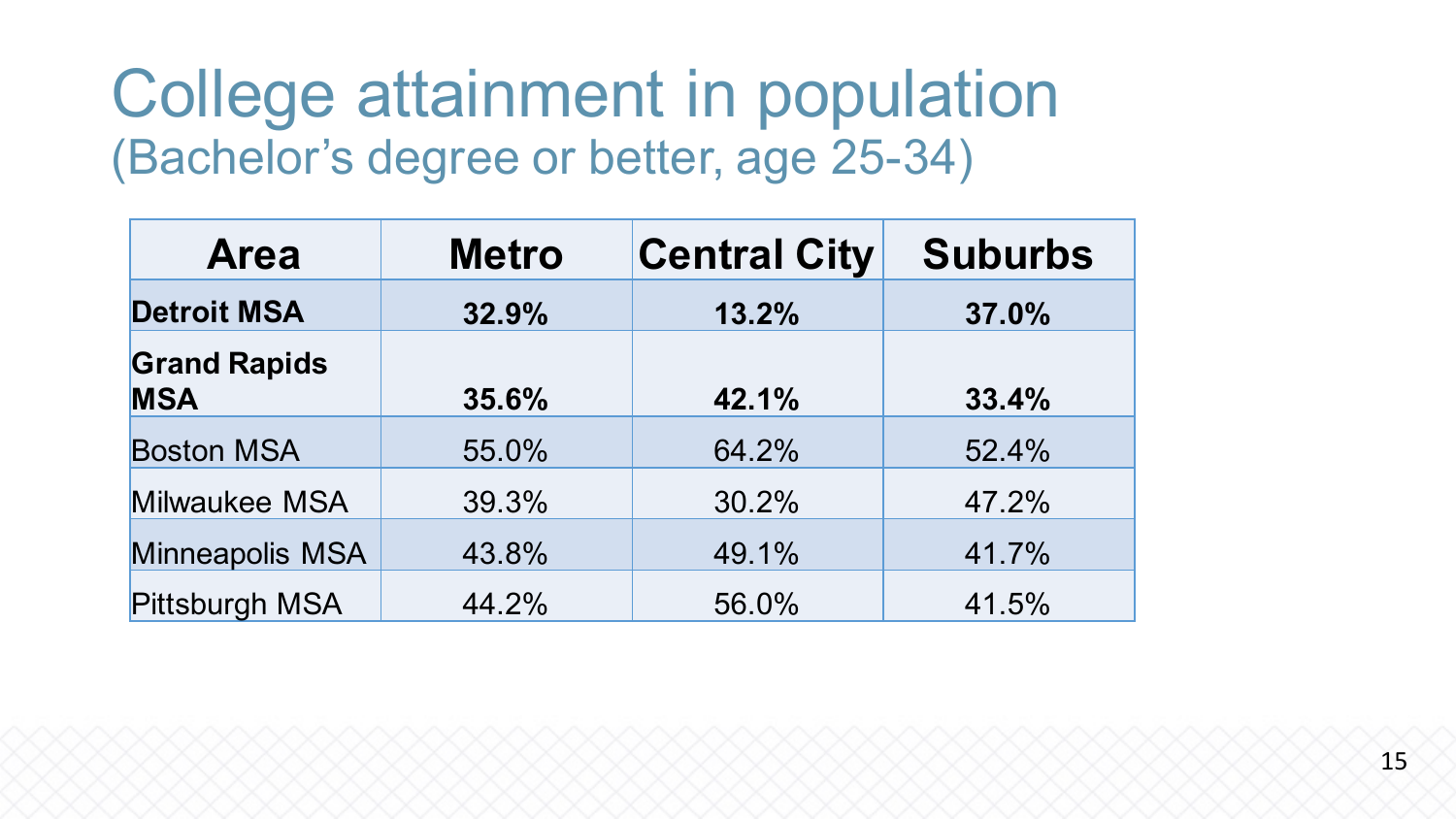## Our conclusion:

## **The places with the greatest concentration of talent win!**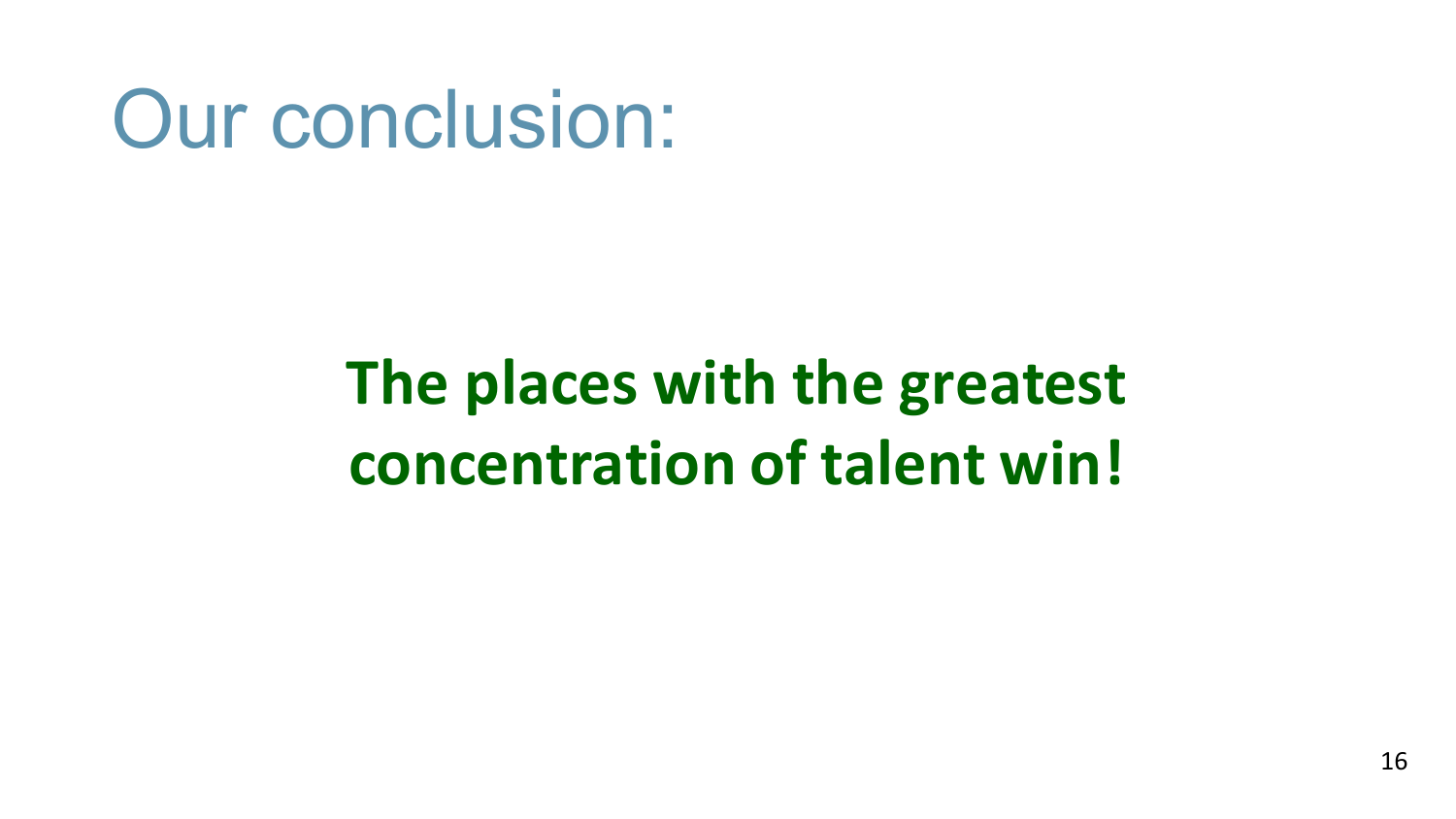## A pattern for the future?

## **A** look at another cold **weather Midwest state**

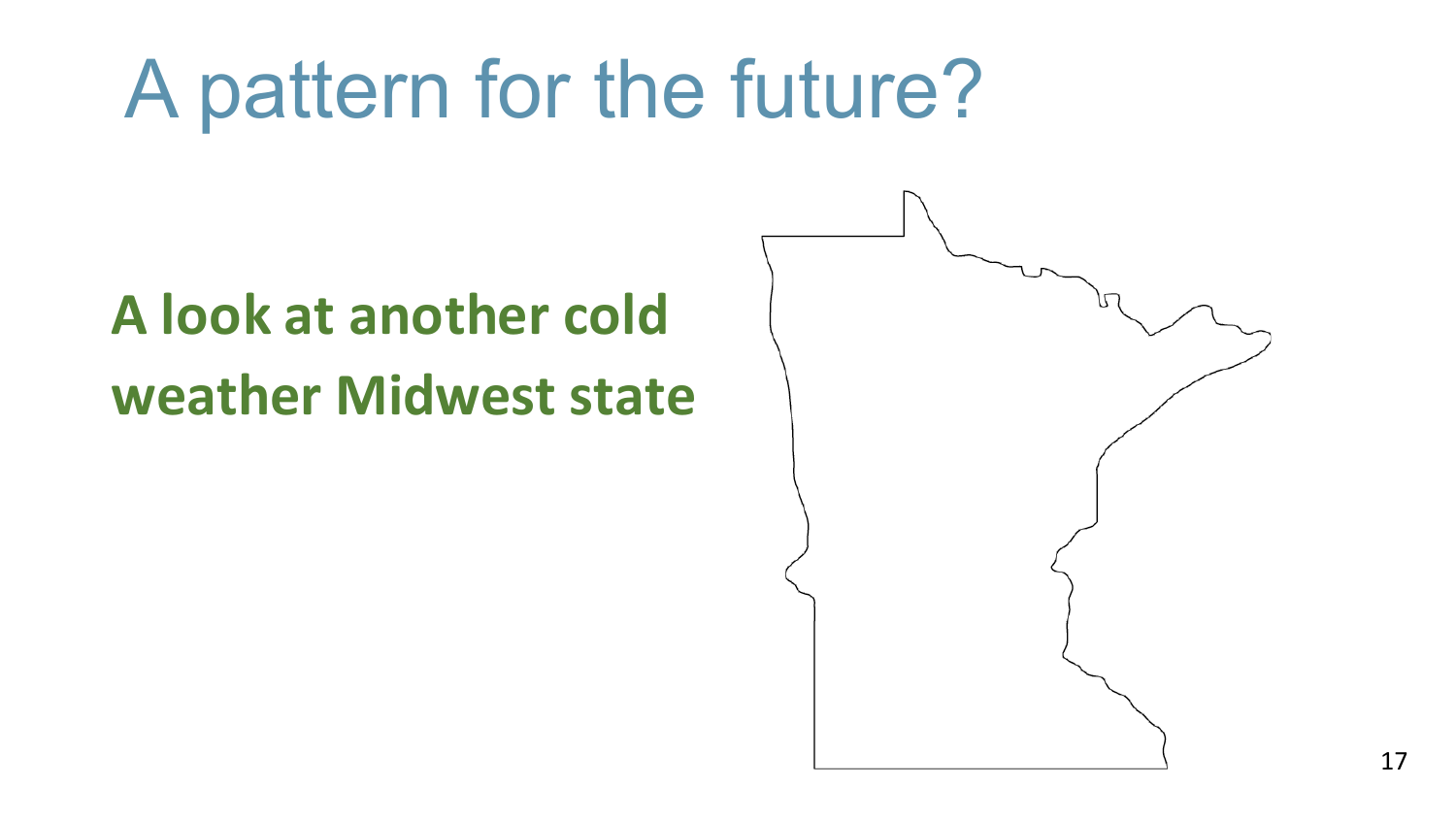### A tale of two states

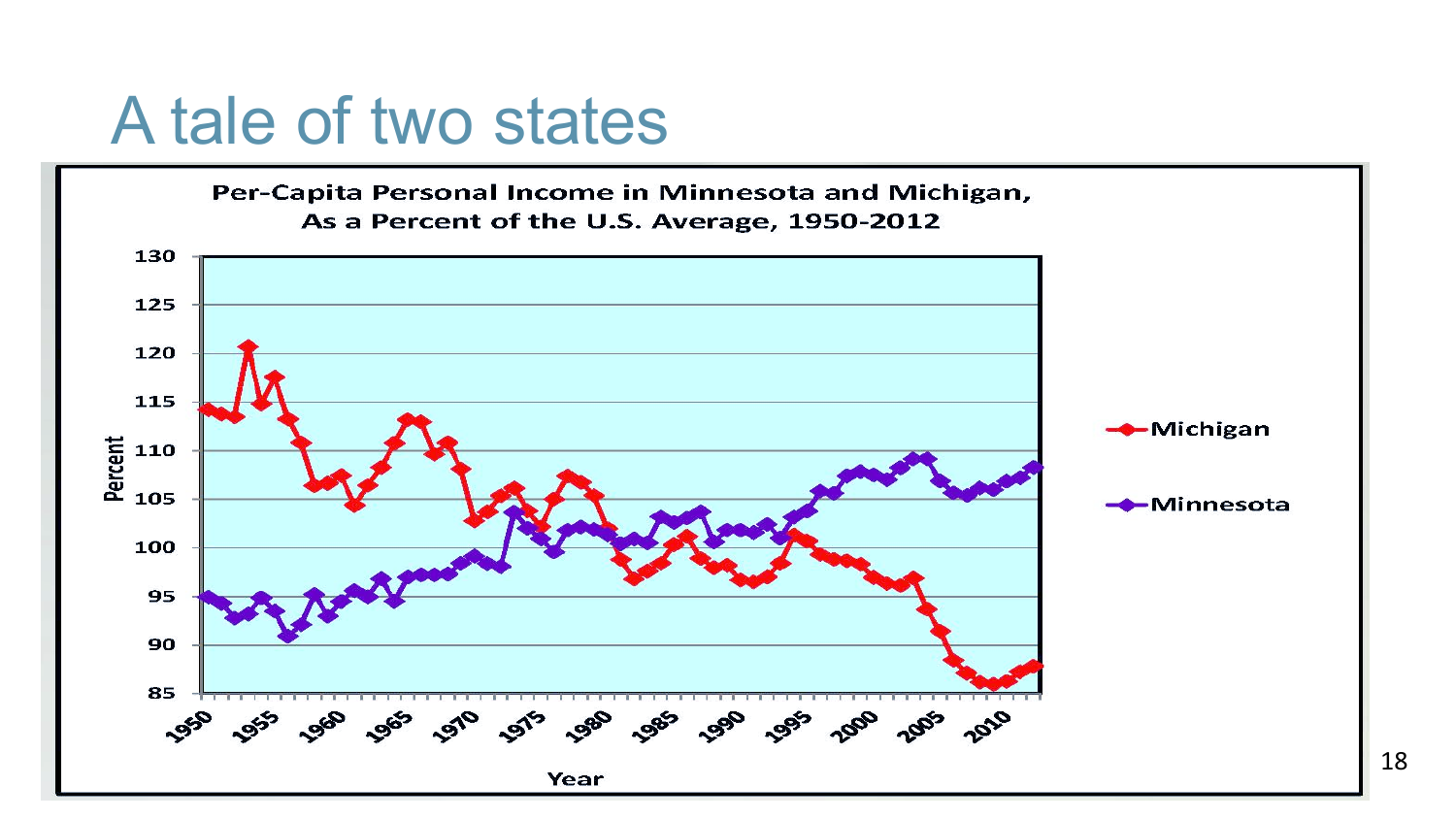## A tale of two states

|                                                                                            | <b>Michigan</b> | <b>Minnesota</b> |
|--------------------------------------------------------------------------------------------|-----------------|------------------|
| <b>Unemployment rate</b> (Dec. 2015, U.S. BLS)                                             | 5.1%            | 3.5%             |
| Per capita income (2014, U.S. BEA)                                                         | \$40,740        | \$48,998         |
| Percent of wages from high education<br><b>Service sector</b> (2014, U.S. BEA) ????????    | 49.4%           | <b>XXX</b>       |
| Per capita public goods investment per<br>resident, state and local (2012; Tax Foundation) | \$3,630.62      | \$5,184.78       |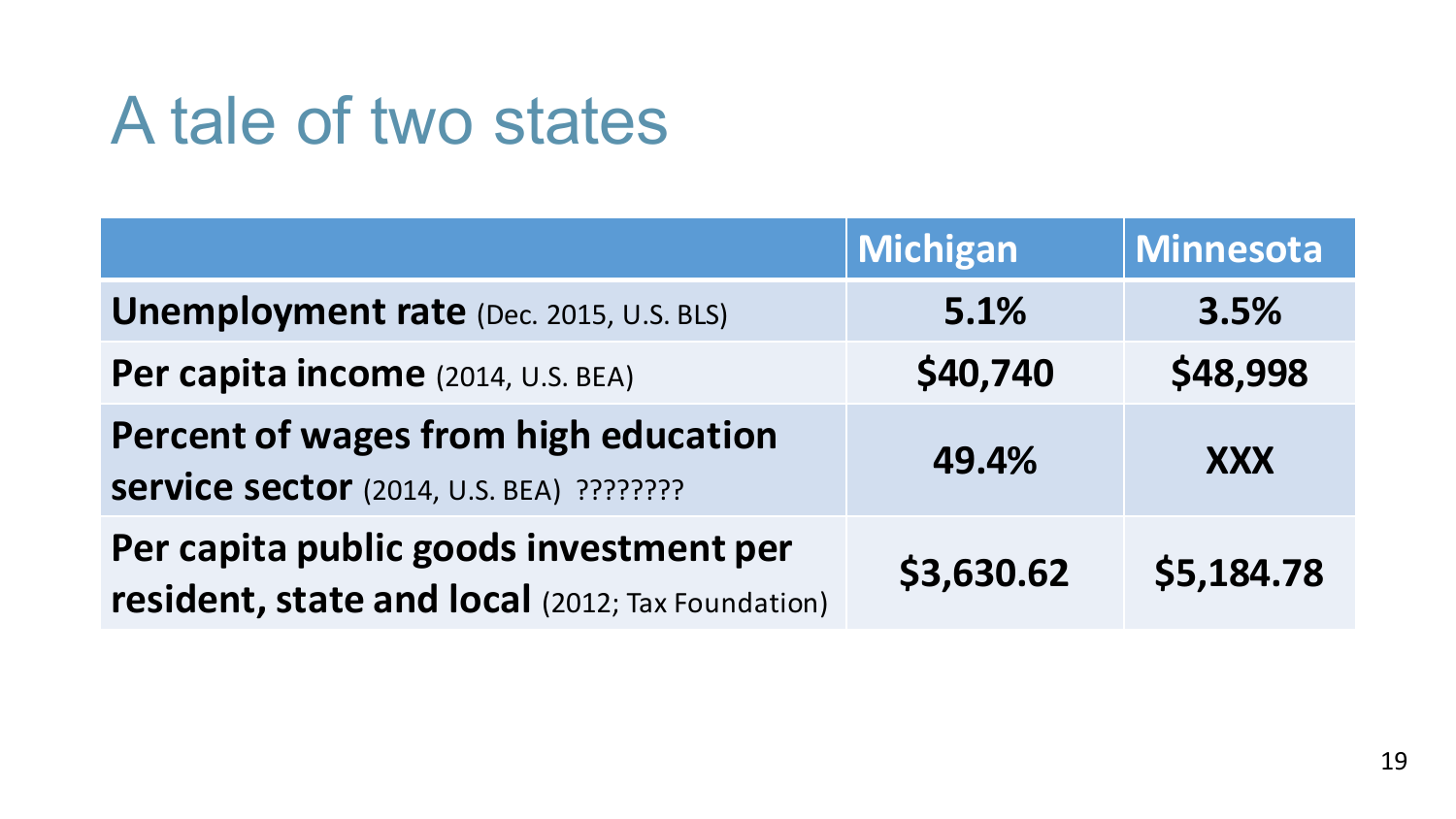Michigan Future looked at policy differences between Michigan and **Minnesota** 

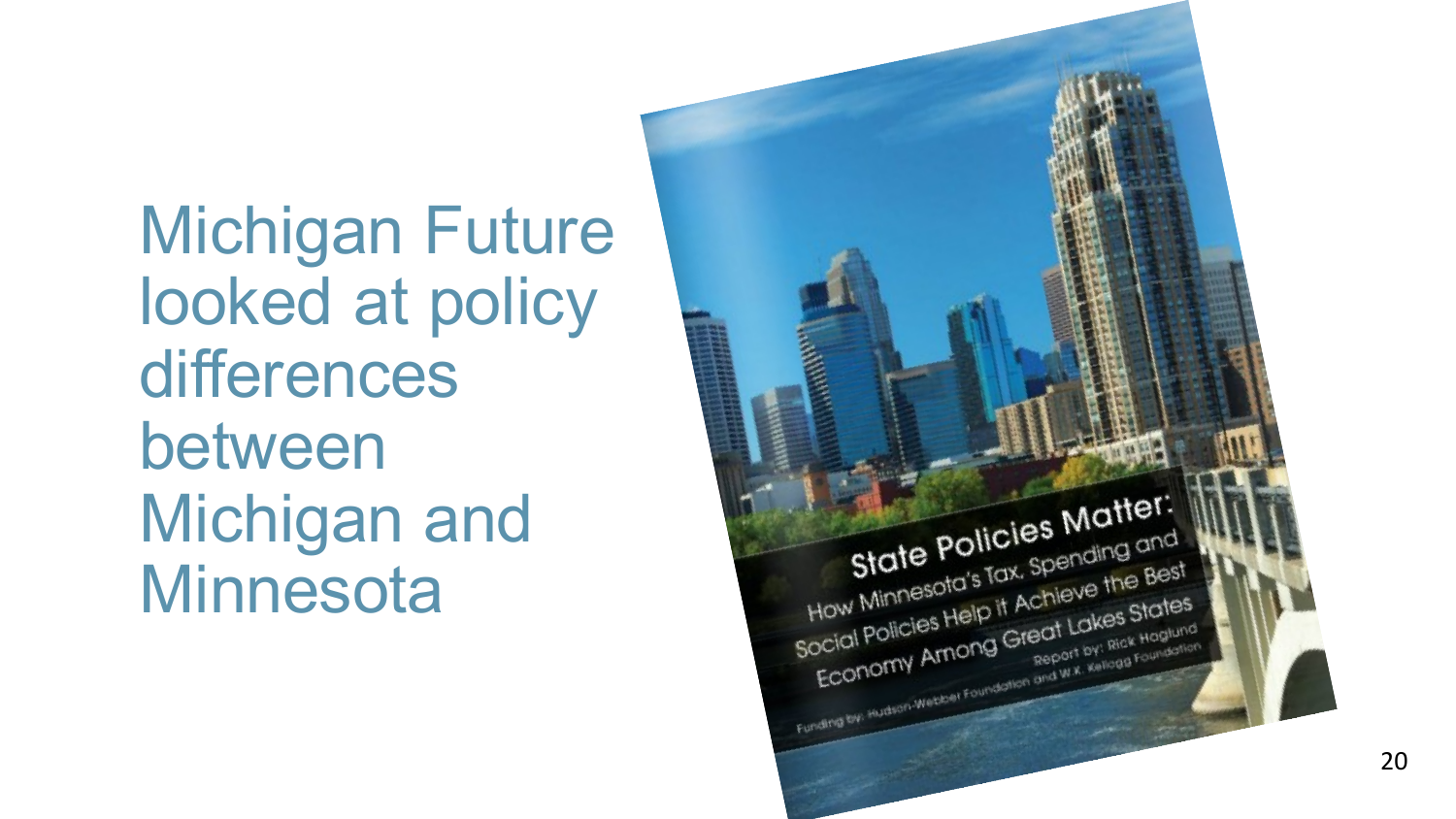## Minnesota and Michigan public goods investment

#### Per resident spending on key areas

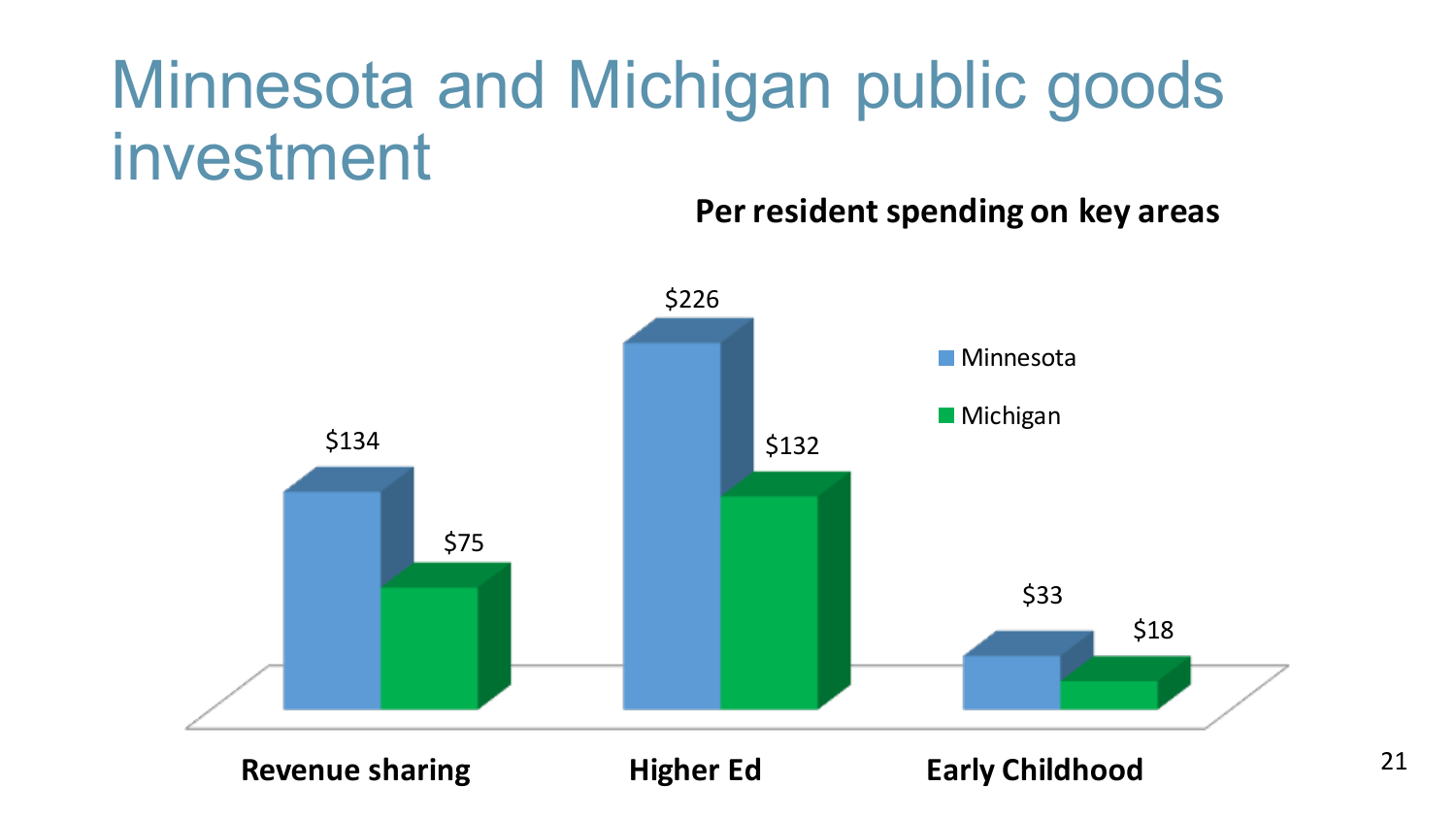## Michigan and Minnesota public goods investment



22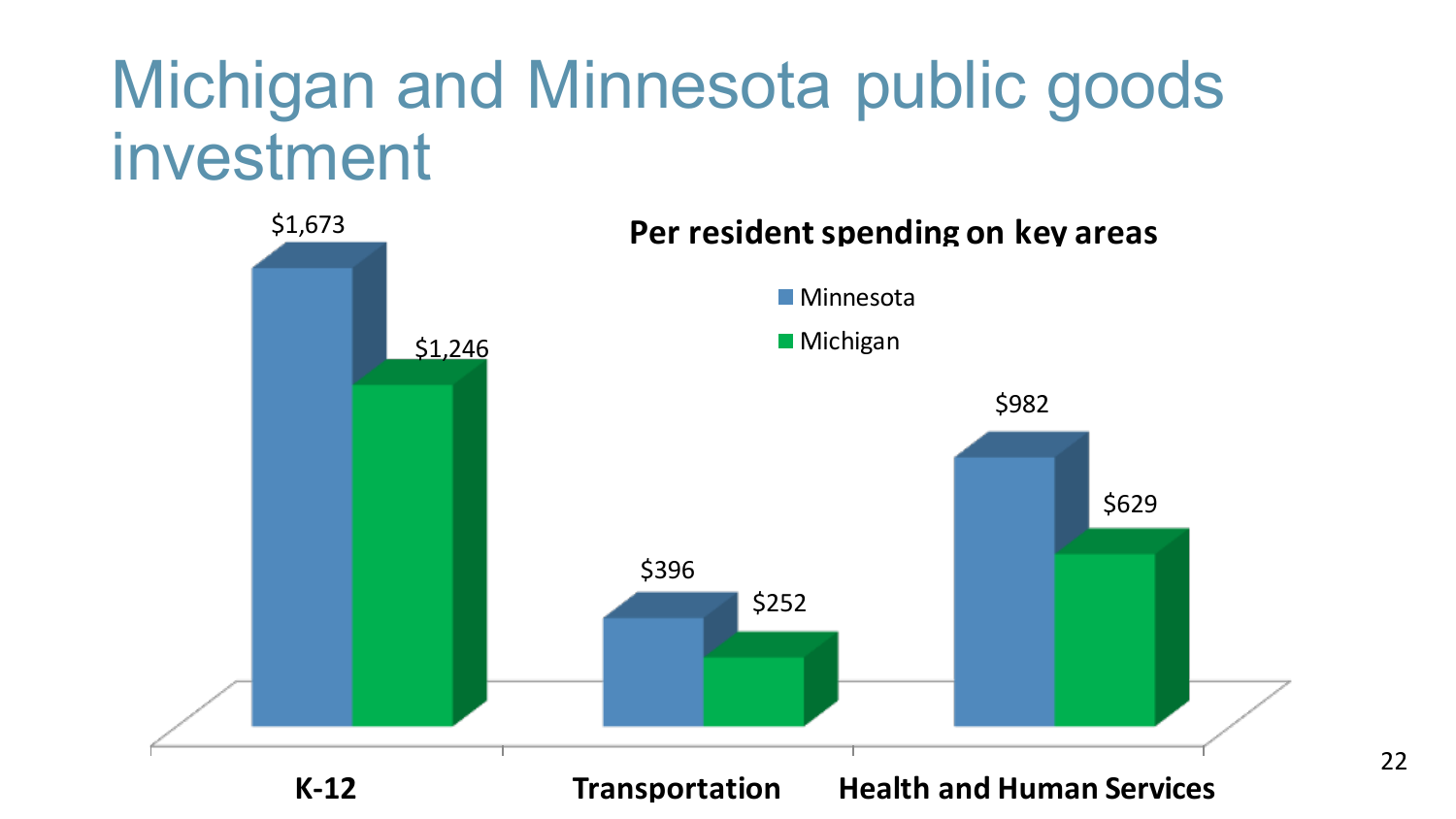## Minnesota regionalism

- Tax base sharing
	- Portion of tax base in Minneapolis-St. Paul metro area shared by 240 school districts, local governments, and other special taxing districts.
	- Forty percent of commercial-industrial tax base growth since 1971 pooled.
		- Local governments share
		- \$390 million in 2012
		- 37% of commercial-industrial tax base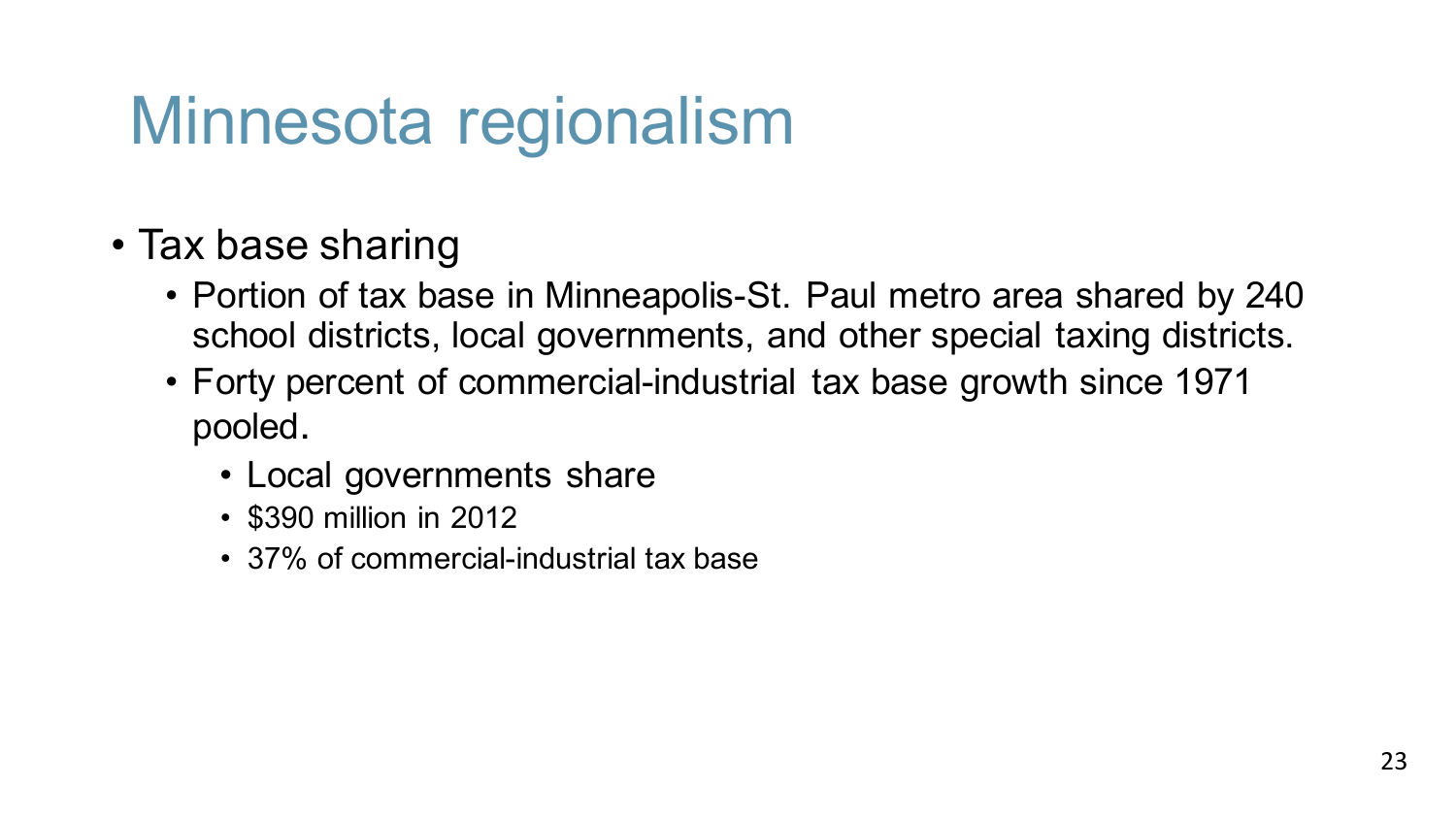## Minnesota regionalism

- Metropolitan Council
	- 7 county Minneapolis-St. Paul metro area.
	- 17 members are appointed by the governor.
	- Cannot be local government officials.
	- Budget: \$828.4 million
- Metropolitan Council responsibilities
	- Planning
	- Transit
	- Wastewater treatment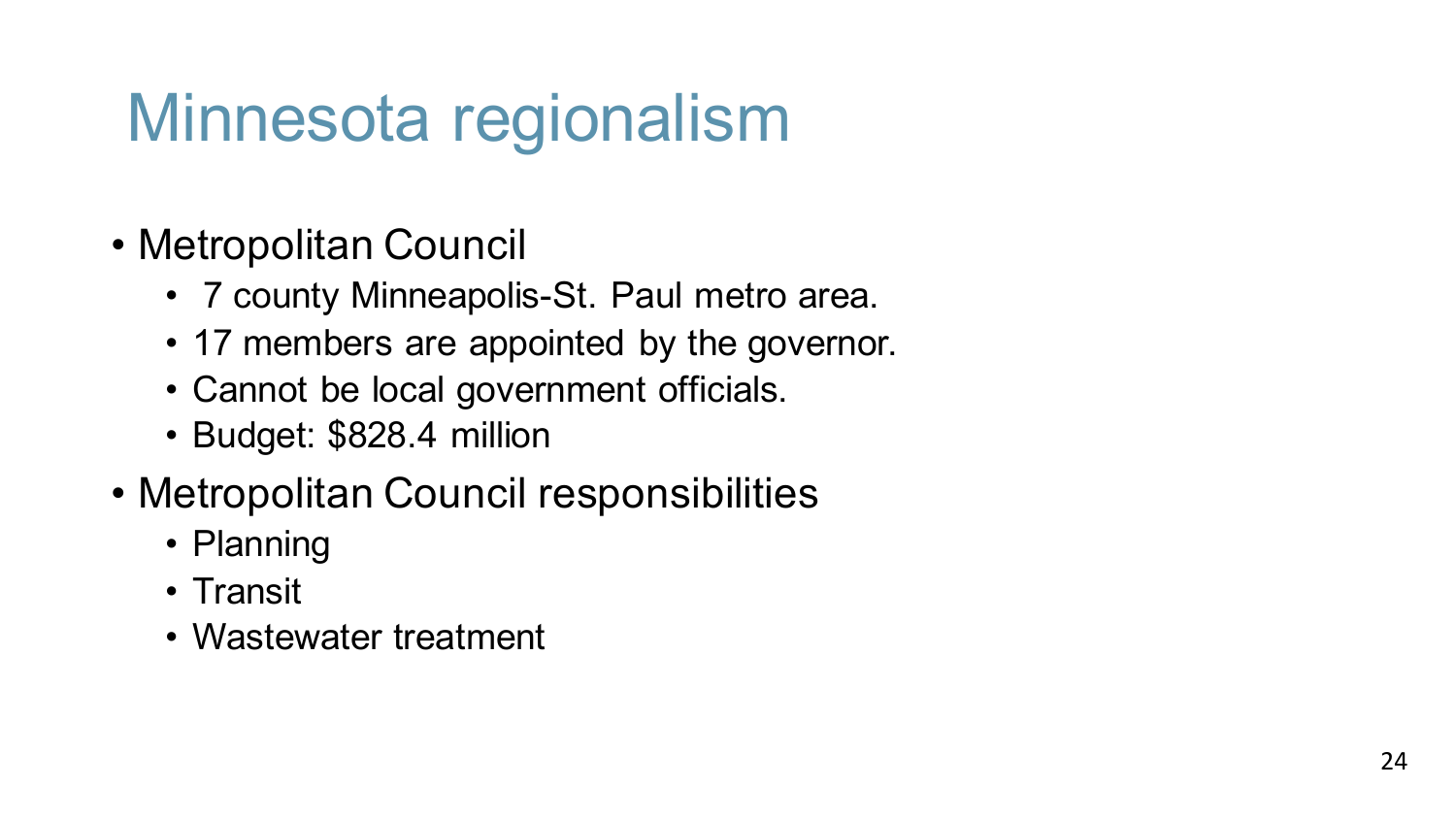## American's top state for business: **Minnesota**

Minnesota is America's Top State for Business in 2015...

*Never since we began rating the states in 2007 has a high-tax, high-wage, union-friendly state made it to the top of our rankings. But Minnesota does so well in so many other areas—like education and quality of life—that its cost disadvantages fade away.*

—CNBC